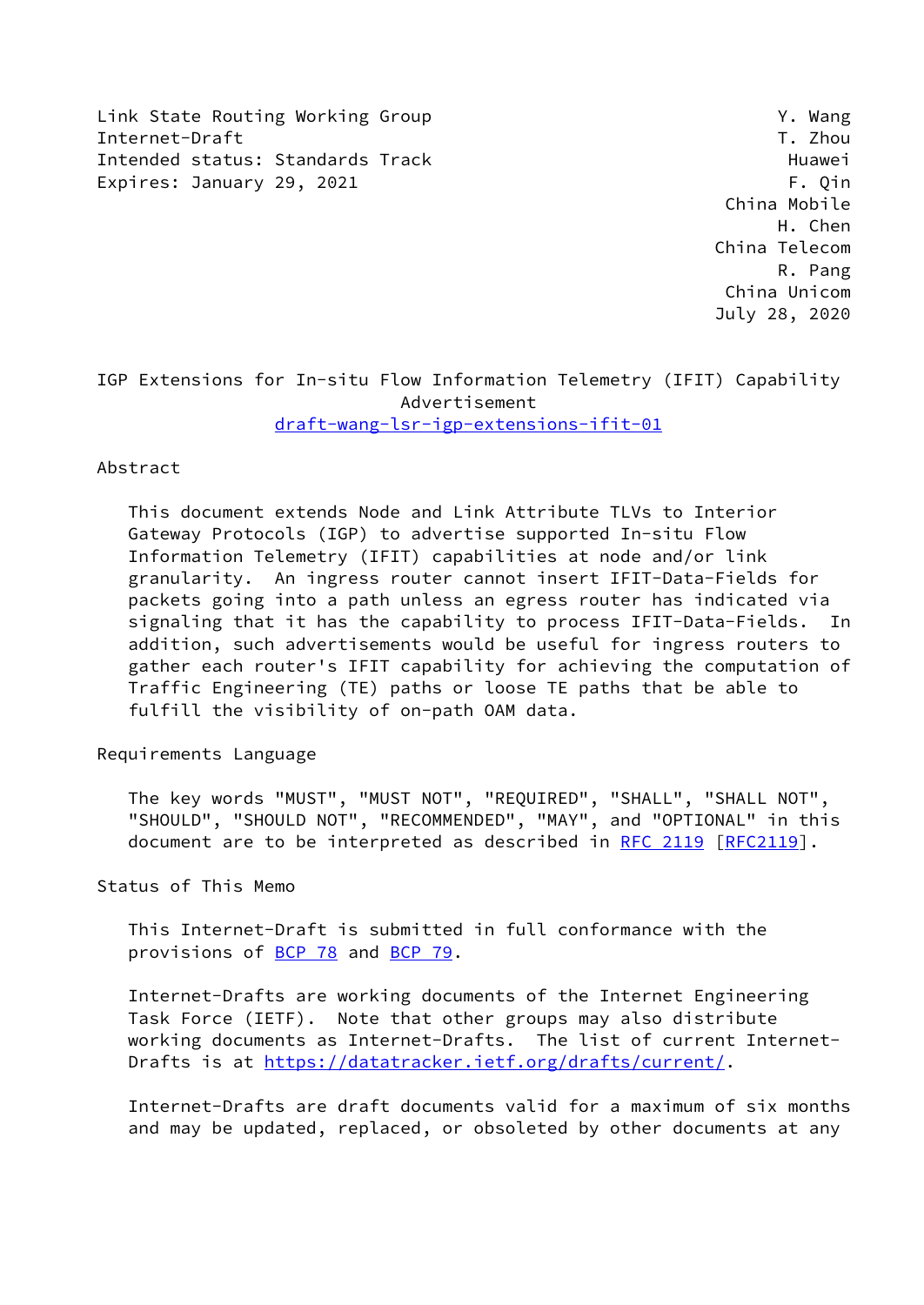<span id="page-1-1"></span>Internet-Draft [draft-wang-lsr-igp-extensions-ifit-01](https://datatracker.ietf.org/doc/pdf/draft-wang-lsr-igp-extensions-ifit-01) July 2020

 time. It is inappropriate to use Internet-Drafts as reference material or to cite them other than as "work in progress."

This Internet-Draft will expire on January 29, 2021.

Copyright Notice

 Copyright (c) 2020 IETF Trust and the persons identified as the document authors. All rights reserved.

This document is subject to [BCP 78](https://datatracker.ietf.org/doc/pdf/bcp78) and the IETF Trust's Legal Provisions Relating to IETF Documents [\(https://trustee.ietf.org/license-info](https://trustee.ietf.org/license-info)) in effect on the date of publication of this document. Please review these documents carefully, as they describe your rights and restrictions with respect to this document. Code Components extracted from this document must include Simplified BSD License text as described in Section 4.e of the Trust Legal Provisions and are provided without warranty as described in the Simplified BSD License.

Table of Contents

|                                             | $\overline{2}$ |
|---------------------------------------------|----------------|
| 2.                                          | $\overline{3}$ |
| 3.                                          | $\overline{4}$ |
| Signaling IFIT Capability Using IS-IS<br>4. | 6              |
| IS-IS Node IFIT Sub-TLV<br>4.1.             | 6              |
| 4.2. IS-IS Link IFIT Sub-TLV                | 6              |
| $5.$ Signaling IFIT Capability Using OSPF   | $\overline{1}$ |
| 5.1.                                        | $\overline{1}$ |
| 5.2. OSPFv2 Link IFIT sub-TLV               | 8              |
| 5.3. OSPFv3 Link IFIT Sub-TLV               | 9              |
| 6.                                          | 9              |
| 7.                                          | 10             |
| 8.                                          | 10             |
| 9.                                          | 10             |
|                                             | 10             |
| Normative References<br>10.1.               | 10             |
| 10.2. Informative References                | - 11           |
|                                             |                |

<span id="page-1-0"></span>[1](#page-1-0). Introduction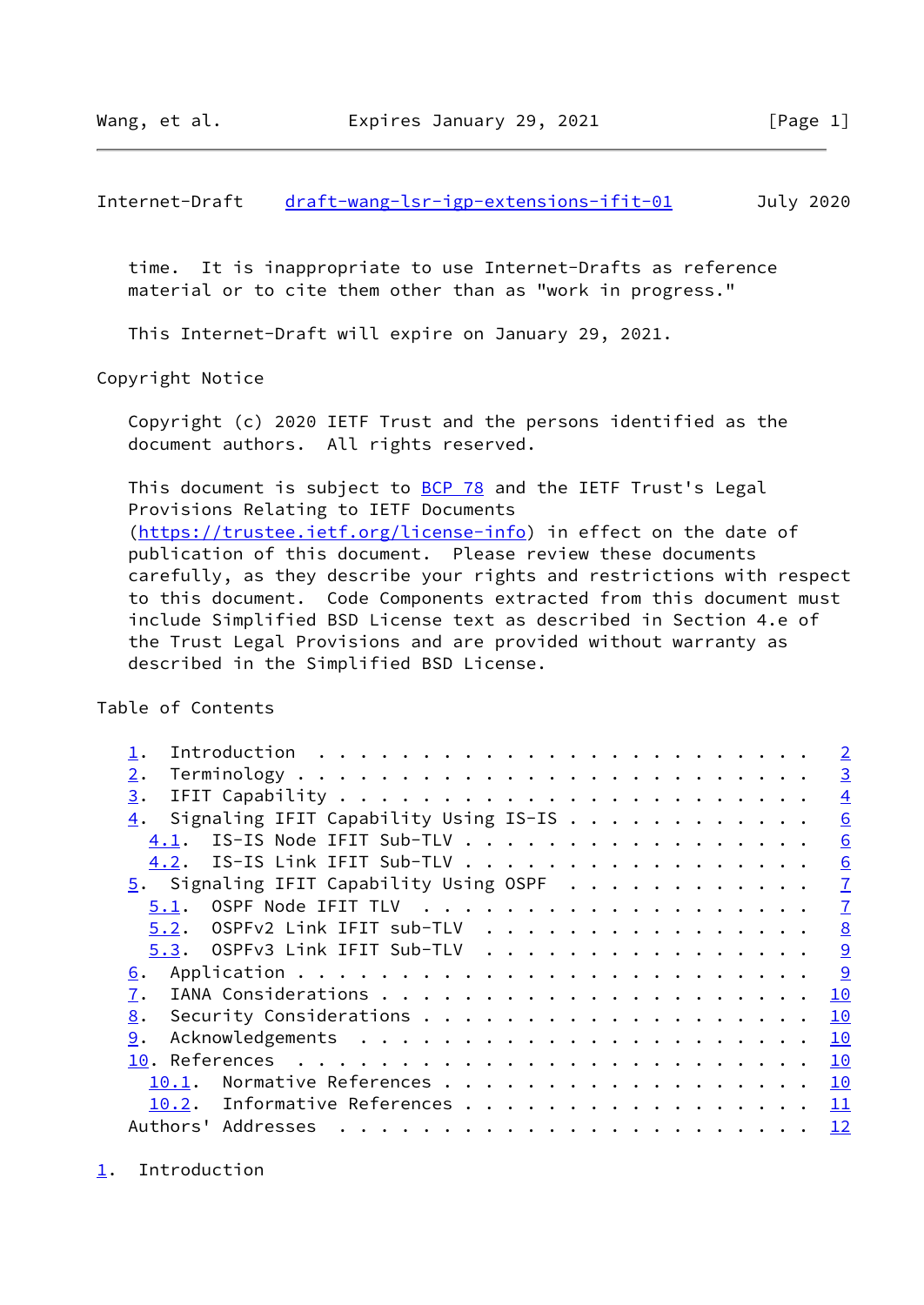IFIT provides a high-level framework and a reflection-loop solution for on-path telemetry [[I-D.song-opsawg-ifit-framework](#page-12-1)]. At present, there is a family of emerging on-path telemetry techniques, including In-situ OAM (IOAM) [[I-D.ietf-ippm-ioam-data\]](#page-11-4), IOAM Direct Export

Wang, et al. **Expires January 29, 2021** [Page 2]

<span id="page-2-1"></span>Internet-Draft [draft-wang-lsr-igp-extensions-ifit-01](https://datatracker.ietf.org/doc/pdf/draft-wang-lsr-igp-extensions-ifit-01) July 2020

(DEX) [[I-D.ietf-ippm-ioam-direct-export\]](#page-12-2), Enhanced Alternate Marking (EAM) [[I-D.ietf-6man-ipv6-alt-mark](#page-11-5)], etc.

 IFIT is a solution focusing on network domains. The "network domain" consists of a set of network devices or entities within a single Autonomous System (AS). The part of the network which employs IFIT is referred to as the IFIT domain. One network domain may consist of multiple IFIT domains. An IFIT domain may cross multiple network domains. The family of emerging on-path telemetry techniques may be partially enabled in different vendors' devices as an emerging feature for various use cases of application-aware network operations. So that in order to dynamically enable IFIT functionality in a network domain, it is necessary to advertise the information of IFIT option types supported in each device.

 An ingress router cannot insert IFIT-Data-Fields for packets going into a path unless an egress router has indicated via signaling that it has the capability to process IFIT-Data-Fields. In addition, such advertisements would be useful for ingress routers to gather each router's IFIT capability for achieving the computation of TE paths or loose TE paths that be able to fulfill the visibility of on-path OAM data.

 BGP-LS defines a way to advertise topology and associated attributes and capabilities of the nodes in that topology to a centralized controller [[RFC7752\]](https://datatracker.ietf.org/doc/pdf/rfc7752). Typically, BGP-LS is configured on a small number of nodes that do not necessarily act as head-ends. In order for BGP-LS to signal IFIT node capabilities for all the devices in the network, IFIT node capabilities SHOULD be advertised by every IGP router in the network.

 This document defines a mechanism to signal the supported IFIT capabilities at node and/or link granularity using IS-IS, OSPFv2 and OSPFv3.

<span id="page-2-0"></span>[2](#page-2-0). Terminology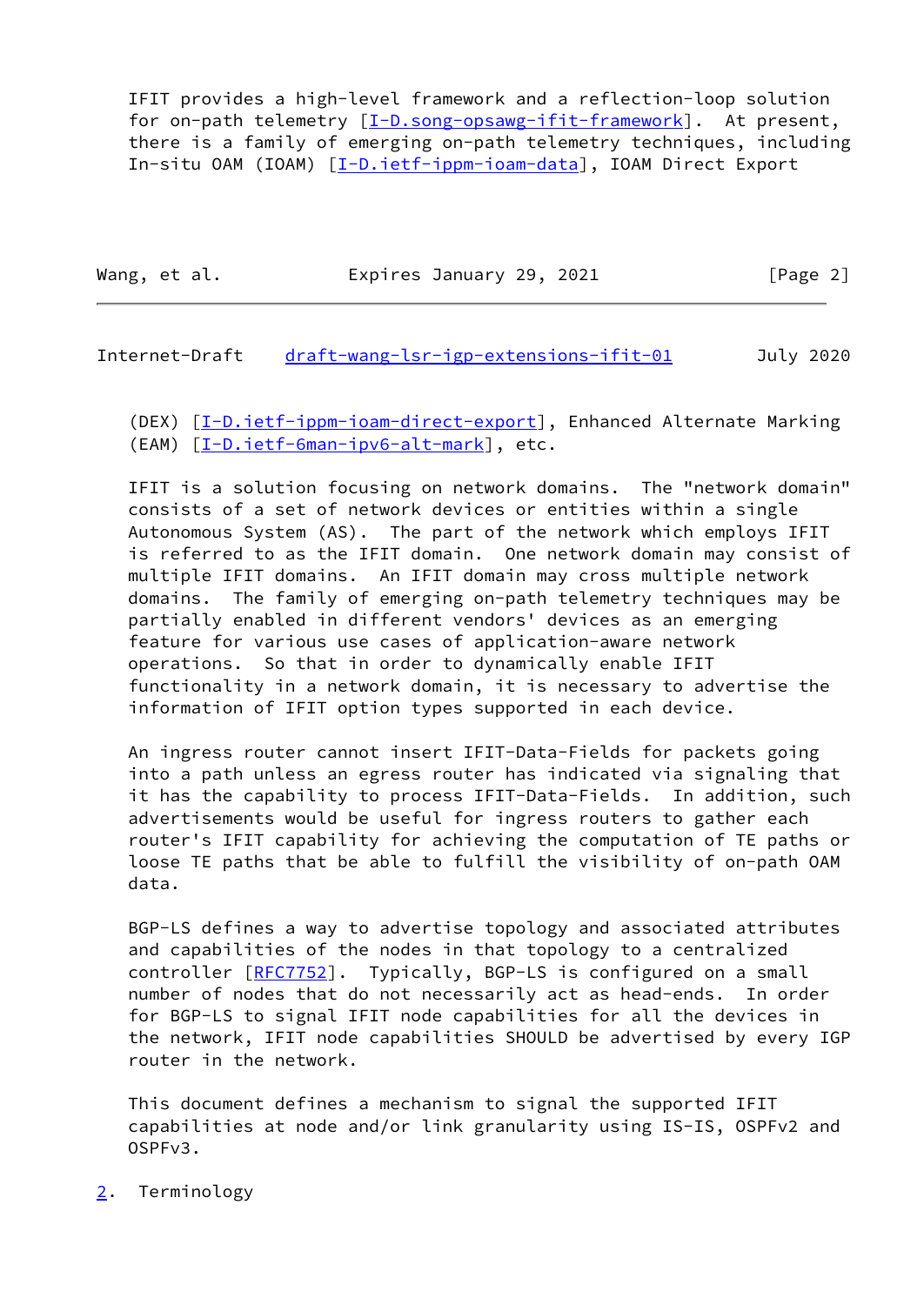|         |                | Following are abbreviations used in this document:  |           |
|---------|----------------|-----------------------------------------------------|-----------|
|         |                | o BGP-LS: Border Gateway Protocol - Link State      |           |
|         |                | o IS-IS: Intermediate System to Intermediate System |           |
| $\circ$ |                | OSPF: Open Shortest Path First                      |           |
|         |                | o IFIT: In-situ Flow Information Telemetry          |           |
|         |                | o TE: Traffic Engineering                           |           |
|         |                |                                                     |           |
|         | Wang, et al.   | Expires January 29, 2021                            | [Page 3]  |
|         | Internet-Draft | draft-wang-lsr-igp-extensions-ifit-01               | July 2020 |

- <span id="page-3-1"></span>o IOAM: In-situ OAM
- o PBT: Postcard-Based Telemetry
- o DEX: IOAM Direct Export
- o EAM: Enhanced Alternate Marking
- o IGP: Interior Gateway Protocols
- o AS: Autonomous System
- o E2E: Edge-to-Edge
- o NLRI: Network Layer Reachability Information
- <span id="page-3-0"></span>[3](#page-3-0). IFIT Capability

 Each IFIT-capable node is configured with a node-id which uniquely identifies a node within the associated IFIT domain. To accommodate the different use cases or requirements of in-situ flow information telemetry, IFIT data fields updated by network nodes fall into different categories which are referred as different IFIT option types, including IOAM Trace Option-Types [\[I-D.ietf-ippm-ioam-data](#page-11-4)], IOAM Edge-to-Edge (E2E) Option-Type [\[I-D.ietf-ippm-ioam-data](#page-11-4)], IOAM DEX Option-Type  $[\underline{I-D.iett-ippm-ioam-direct-export}]$  and EAM Option-Type  $[I-D.ietf-Sman-ipv6-alt-mark]$ . A subset or all the IFIT-Option- Types and their corresponding IFIT-Data-Fields can be associated to an IFIT-Namespace. Namespace identifiers allow a device which is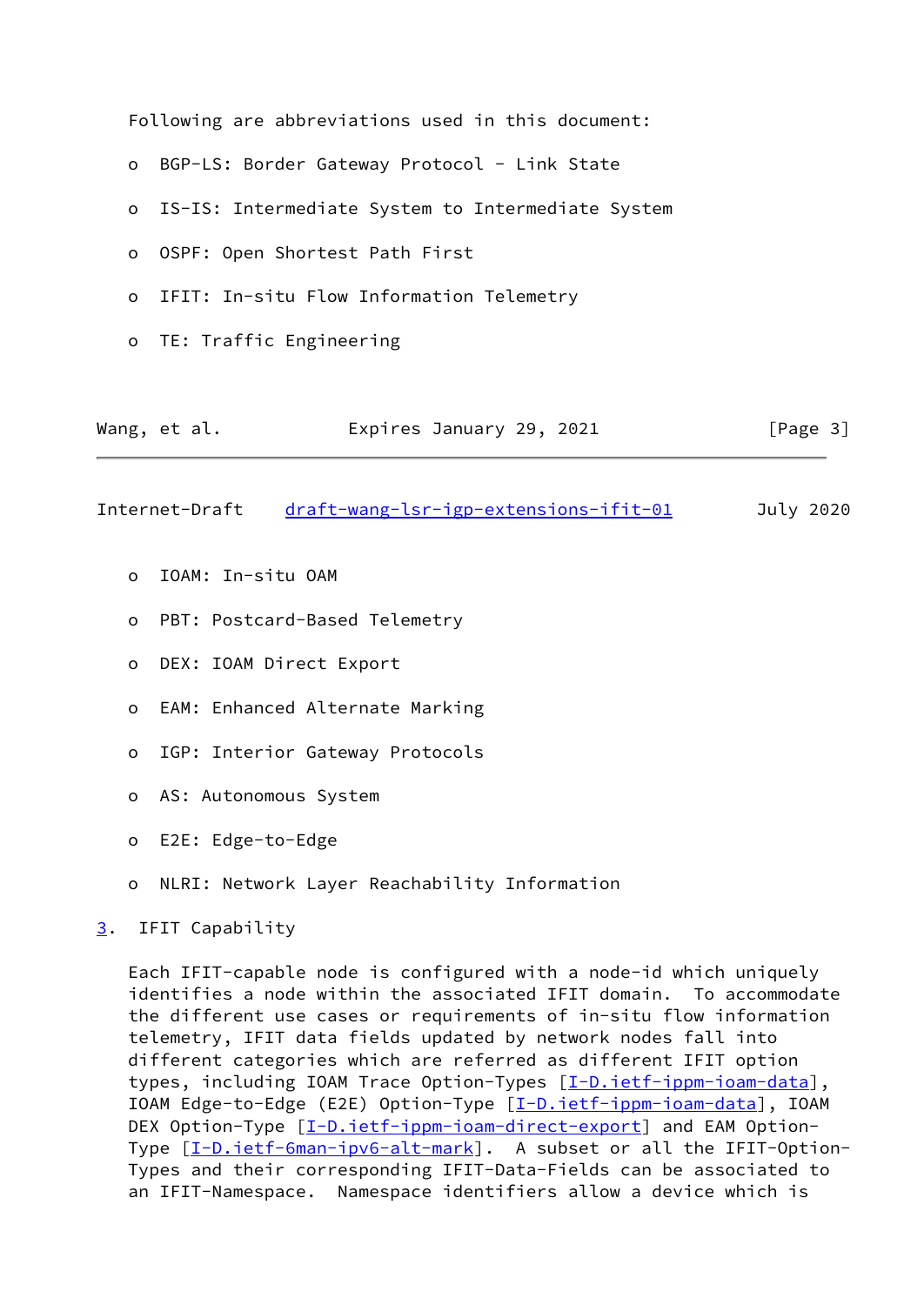IFIT-capable to determine whether IFIT-Option-Types need to be processed. So that IFIT-Option-Types and Namespace-IDs SHOULD be included in IFIT capability information.

 This document defines the IFIT Capability information formed of one or more pairs of a 2-octet Namespace-ID and 16-bit Option-Type Flag.

 0 1 2 3 4 5 6 7 8 9 0 1 2 3 4 5 6 7 8 9 0 1 2 3 4 5 6 7 8 9 0 1 +---------------------------------------------------------------+ Namespace-ID\_1 | Option-Type enabled Flag\_1 | +---------------------------------------------------------------+ Namespace-ID\_2 | Option-Type enabled Flag\_2 | +---------------------------------------------------------------+ | ... | ... | ... | ... | ... | ... | ... | ... | ... | ... | ... | ... | ... | ... | ... | ... | ... | ... | . +---------------------------------------------------------------+

Fig. 1 IFIT Capability Format

Where:

| Wang, et al. | Expires January 29, 2021 | [Page 4] |
|--------------|--------------------------|----------|
|              |                          |          |

| Internet-Draft | draft-wang-lsr-igp-extensions-ifit-01 |  | July 2020 |  |
|----------------|---------------------------------------|--|-----------|--|
|                |                                       |  |           |  |

- o Namespace-ID: A 2-octet identifier, which must be present and populated in all IFIT-Option-Types. The definition is the same as described in [\[I-D.ietf-ippm-ioam-data](#page-11-4)].
- o Option-Type Flag: A 16-bit bitmap, which is defined as:

 0 1 2 3 4 5 6 7 8 9 0 1 2 3 4 5 +-------------------------------+ |p|i|d|e|m| Reserved | +-------------------------------+

Where:

- o p-Flag: IOAM Pre-allocated Trace Option Type flag. When set, this indicates that the router is capable of IOAM Pre-allocated Trace [[I-D.ietf-ippm-ioam-data\]](#page-11-4).
- o i-Flag: IOAM Incremental Trace Option Type flag. When set, this indicates that the router is capable of IOAM Incremental Tracing [[I-D.ietf-ippm-ioam-data\]](#page-11-4).
- o d-Flag: IOAM DEX Option Type flag. When set, this indicates that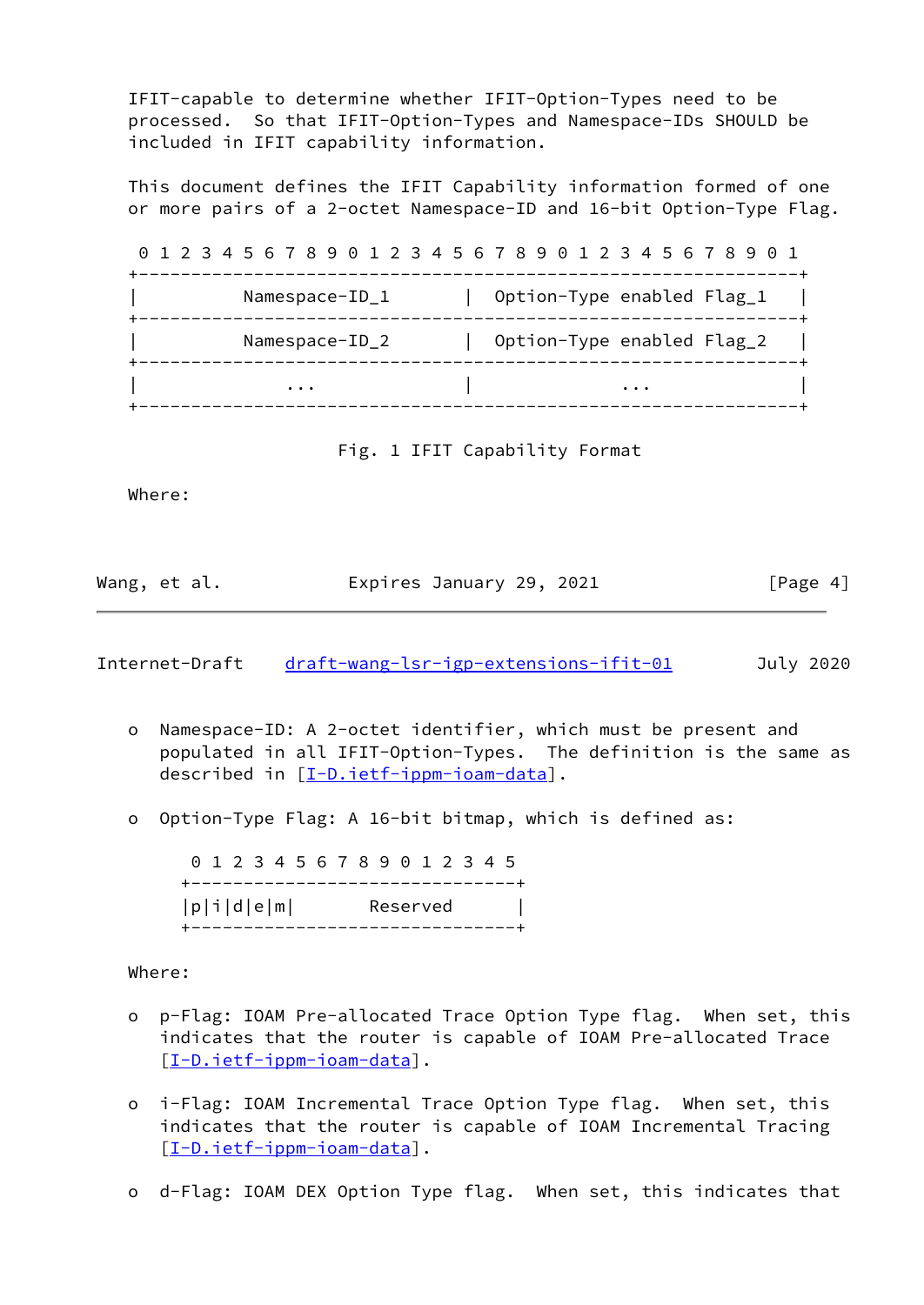the router is capable of IOAM DEX [[I-D.ietf-ippm-ioam-direct-export\]](#page-12-2).

- o e-Flag: IOAM E2E Option Type flag. When set, this indicates that the router is capable of IOAM E2E processing [[I-D.ietf-ippm-ioam-data\]](#page-11-4).
- o m-Flag: EAM flag. When set, this indicates that the router is capable of processing Enhanced Alternative Marking packets [[I-D.ietf-6man-ipv6-alt-mark\]](#page-11-5).
- o Reserved: Must be set to zero upon transmission and ignored upon receipt.

 An IFIT node MAY be capable of more than one IFIT option types. In this case, Option-Type Flag can has more than one bit being set.

 In this document, Link IFIT Capability is defined as the supported IFIT-Option-Types of the interface associated with the link. When all interfaces associated with links support the same IFIT-Option- Type, the Node IFIT Capability SHOULD represent the Link IFIT Capability. Both of Node and Link IFIT Capability information are formed of one or more pairs of Namespace-ID and Option-Type Flag.

 When both of Node and Link IFIT Capability are advertised, the Link IFIT Capability information MUST take precedence over the Node IFIT

| Wang, et al. |  | Expires January 29, 2021 |  |  |  | [Page 5] |  |
|--------------|--|--------------------------|--|--|--|----------|--|
|--------------|--|--------------------------|--|--|--|----------|--|

<span id="page-5-1"></span>Internet-Draft [draft-wang-lsr-igp-extensions-ifit-01](https://datatracker.ietf.org/doc/pdf/draft-wang-lsr-igp-extensions-ifit-01) July 2020

 Capability. Besides, when a Link IFIT Capability is not signaled, then the Node IFIT Capability SHOULD be considered to be the IFIT Capability for this link.

<span id="page-5-0"></span>[4](#page-5-0). Signaling IFIT Capability Using IS-IS

 The IS-IS Extensions for advertising Router Information TLV named IS- IS Router CAPABILITY TLV [\[RFC7981](https://datatracker.ietf.org/doc/pdf/rfc7981)], which allows a router to announce its capabilities within an IS-IS level or the entire routing domain. And [\[RFC5305](https://datatracker.ietf.org/doc/pdf/rfc5305)] describes extensions to IS-IS to support Traffic Engineering.

<span id="page-5-2"></span>[4.1](#page-5-2). IS-IS Node IFIT Sub-TLV

According to the format of IS-IS Router CAPABILITY TLV [\[RFC7981](https://datatracker.ietf.org/doc/pdf/rfc7981)], the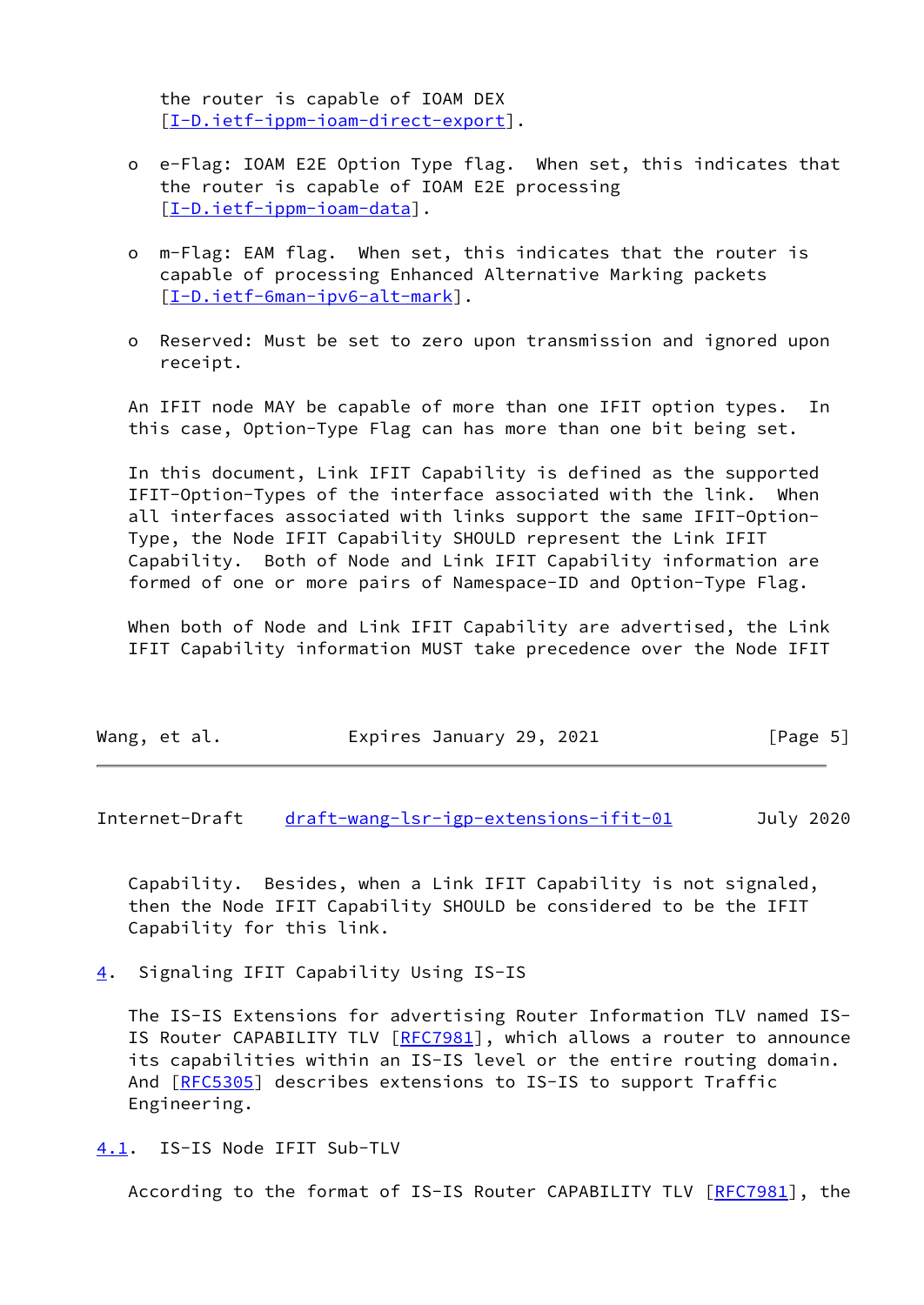Node IFIT sub-TLV within the body of the IS-IS router CAPABILITY TLV is composed of three fields, a one-octet Type field, a one-octet Length field, and a multiple of 4-octet Value field. The following format is used:

| Θ                     |  |                                                                 |      |  |  |  |                      |  |  |  |  |  |  |  |  |  |                       |
|-----------------------|--|-----------------------------------------------------------------|------|--|--|--|----------------------|--|--|--|--|--|--|--|--|--|-----------------------|
|                       |  | 0 1 2 3 4 5 6 7 8 9 0 1 2 3 4 5 6 7 8 9 0 1 2 3 4 5 6 7 8 9 0 1 |      |  |  |  |                      |  |  |  |  |  |  |  |  |  |                       |
|                       |  |                                                                 |      |  |  |  |                      |  |  |  |  |  |  |  |  |  |                       |
|                       |  |                                                                 | Type |  |  |  | Length               |  |  |  |  |  |  |  |  |  |                       |
|                       |  |                                                                 |      |  |  |  | Node-IFIT-Capability |  |  |  |  |  |  |  |  |  |                       |
| $\tilde{\phantom{a}}$ |  |                                                                 |      |  |  |  |                      |  |  |  |  |  |  |  |  |  | $\tilde{\phantom{a}}$ |
|                       |  |                                                                 |      |  |  |  |                      |  |  |  |  |  |  |  |  |  |                       |

Fig. 2 IS-IS Node IFIT Sub-TLV Format

Where:

- o Type: To be assigned by IANA
- o Length: A one-octet field that indicates the length of the value portion in octets.
- o Node-IFIT-Capability: A multiple of 4-octet field, which is same as defined in [Section 3](#page-3-0).

<span id="page-6-0"></span>[4.2](#page-6-0). IS-IS Link IFIT Sub-TLV

 The Link IFIT sub-TLV is defined to carry the IFIT-Capability information of the interface associated with the link, which is formed of three fields, a one-octet Type field, a one-octet Length field, and a multiple of 4-octet Value field. The following format is used:

<span id="page-6-1"></span>

| Wang, et al. |                                                                 |                                       |        | Expires January 29, 2021 |  |  |  |  |  |  |   | [Page $6$ ]           |
|--------------|-----------------------------------------------------------------|---------------------------------------|--------|--------------------------|--|--|--|--|--|--|---|-----------------------|
|              | Internet-Draft                                                  | draft-wang-lsr-igp-extensions-ifit-01 |        |                          |  |  |  |  |  |  |   | July 2020             |
| 0            | 0 1 2 3 4 5 6 7 8 9 0 1 2 3 4 5 6 7 8 9 0 1 2 3 4 5 6 7 8 9 0 1 |                                       |        |                          |  |  |  |  |  |  | 3 |                       |
|              | <b>Type</b>                                                     |                                       | Length |                          |  |  |  |  |  |  |   |                       |
|              |                                                                 |                                       |        | Link-IFIT-Capability     |  |  |  |  |  |  |   | $\tilde{\phantom{a}}$ |
|              |                                                                 |                                       |        |                          |  |  |  |  |  |  |   |                       |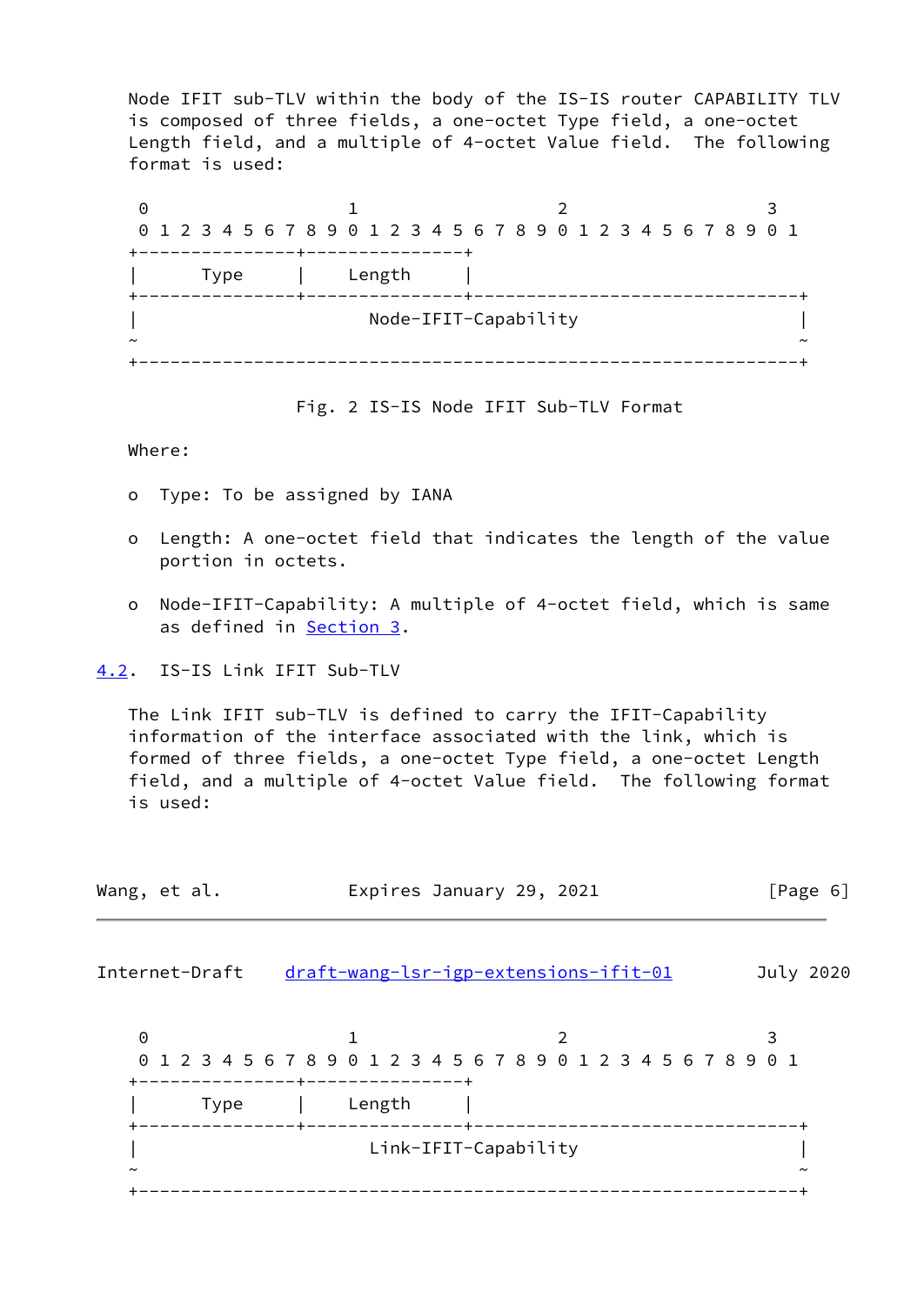Where:

- o Type: To be assigned by IANA
- o Length: A one-octet field that indicates the length of the value portion in octets.
- o Link-IFIT-Capability: A multiple of 4-octet field, which is same as defined in [Section 3](#page-3-0).
- <span id="page-7-0"></span>[5](#page-7-0). Signaling IFIT Capability Using OSPF

 Given that OSPF uses the options field in LSAs and hello packets to advertise optional router capabilities [\[RFC7770](https://datatracker.ietf.org/doc/pdf/rfc7770)], this document defines a new IFIT Node TLV within the body of the OSPF RI Opaque LSA [\[RFC7770](https://datatracker.ietf.org/doc/pdf/rfc7770)] to carry the IFIT Capabilities of the router originating the RI LSA.

 This document defines the Link IFIT sub-TLV to carry the IFIT- Capability information of the interface associated with the link. For OSPFv2, the link-level IFIT capability information is advertised as a sub-TLV of the OSPFv2 Extended Link TLV as defined in [[RFC7684\]](https://datatracker.ietf.org/doc/pdf/rfc7684). For OSPFv3, the link-level IFIT capability information is advertised a sub-TLV of the E-Router-LSA TLV as defined in [\[RFC8362](https://datatracker.ietf.org/doc/pdf/rfc8362)].

<span id="page-7-1"></span>[5.1](#page-7-1). OSPF Node IFIT TLV

 The Node IFIT TLV is composed of three fields, a 2-octet Type field, a 2-octet Length field, and a multiple of 4-octet Value field. The following format is used:

<span id="page-7-2"></span>

| Wang, et al.   | Expires January 29, 2021              | [Page 7]  |
|----------------|---------------------------------------|-----------|
| Internet-Draft | draft-wang-lsr-igp-extensions-ifit-01 | July 2020 |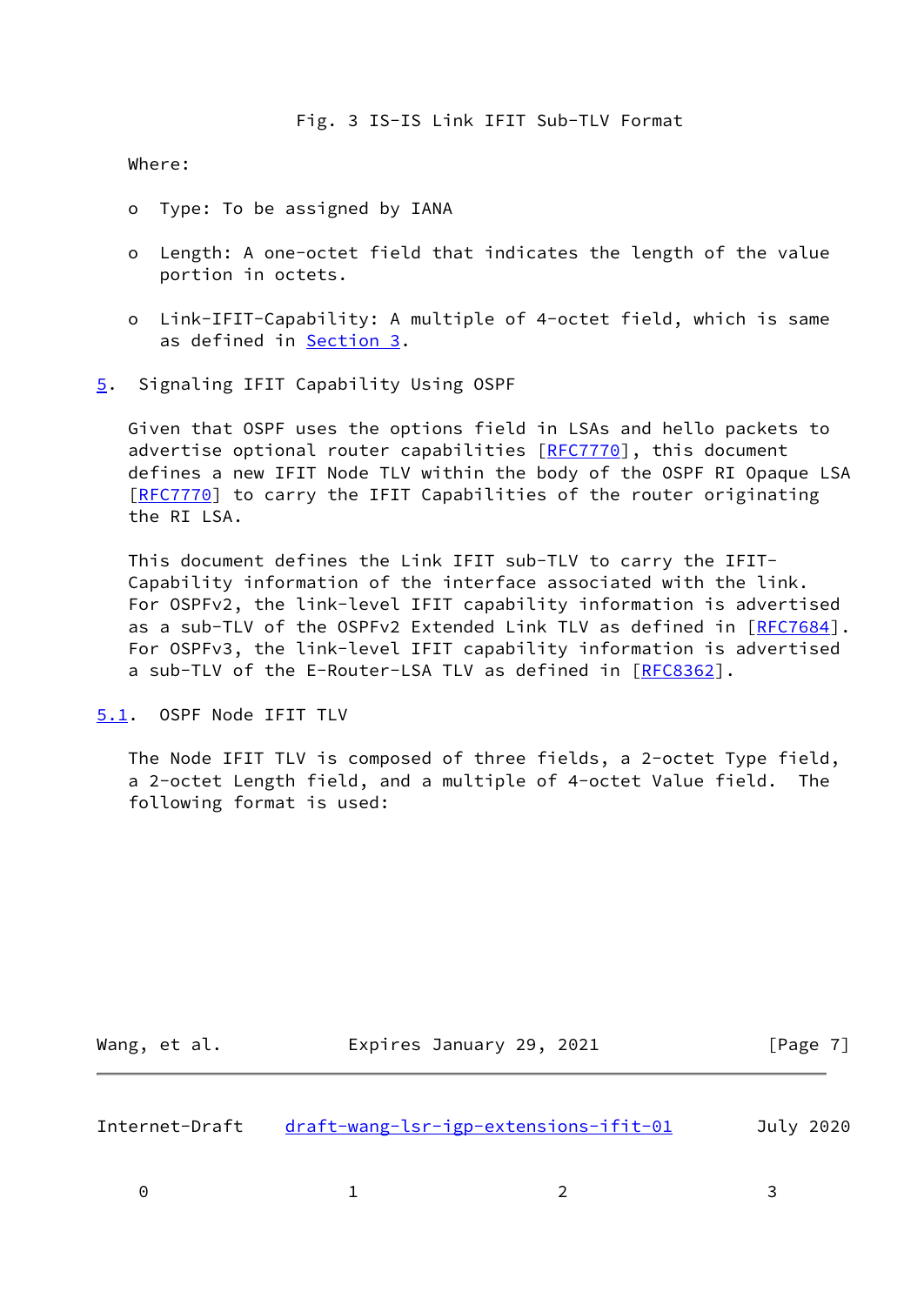| Length<br>Type<br>Node-IFIT-Capability<br>$\tilde{\phantom{a}}$ | 0 1 2 3 4 5 6 7 8 9 0 1 2 3 4 5 6 7 8 9 0 1 2 3 4 5 6 7 8 9 0 1 |        |
|-----------------------------------------------------------------|-----------------------------------------------------------------|--------|
|                                                                 |                                                                 |        |
|                                                                 |                                                                 |        |
|                                                                 |                                                                 | $\sim$ |

Fig. 4 OSPF Node IFIT TLV

Where:

- o Type: To be assigned by IANA
- o Length: A 2-octet field that indicates the length of the value field.
- o Node-IFIT-Capability: A multiple of 4-octet field, which is as defined in [Section 3.](#page-3-0)

<span id="page-8-0"></span>[5.2](#page-8-0). OSPFv2 Link IFIT sub-TLV

 The Link IFIT sub-TLV encoded in the OSPFv2 Extended Link TLV is constructed of three fields, a 2-octet Type field, a 2-octet Length field, and a multiple of 4-octet Value field. The following format is used:

| Θ |                                                                 |  |  |  |      |  |  |  |                      |  |  |  |        |  |  |  |        |
|---|-----------------------------------------------------------------|--|--|--|------|--|--|--|----------------------|--|--|--|--------|--|--|--|--------|
|   | 0 1 2 3 4 5 6 7 8 9 0 1 2 3 4 5 6 7 8 9 0 1 2 3 4 5 6 7 8 9 0 1 |  |  |  |      |  |  |  |                      |  |  |  |        |  |  |  |        |
|   |                                                                 |  |  |  |      |  |  |  |                      |  |  |  |        |  |  |  |        |
|   |                                                                 |  |  |  | Type |  |  |  |                      |  |  |  | Length |  |  |  |        |
|   |                                                                 |  |  |  |      |  |  |  | Link-IFIT-Capability |  |  |  |        |  |  |  |        |
|   |                                                                 |  |  |  |      |  |  |  |                      |  |  |  |        |  |  |  | $\sim$ |
|   |                                                                 |  |  |  |      |  |  |  |                      |  |  |  |        |  |  |  |        |

### Fig. 5 OSPFv2 Link IFIT sub-TLV

Where:

- o Type: To be assigned by IANA
- o Length: A 2-octet field that indicates the length of the value field.

Wang, et al. **Expires January 29, 2021** [Page 8]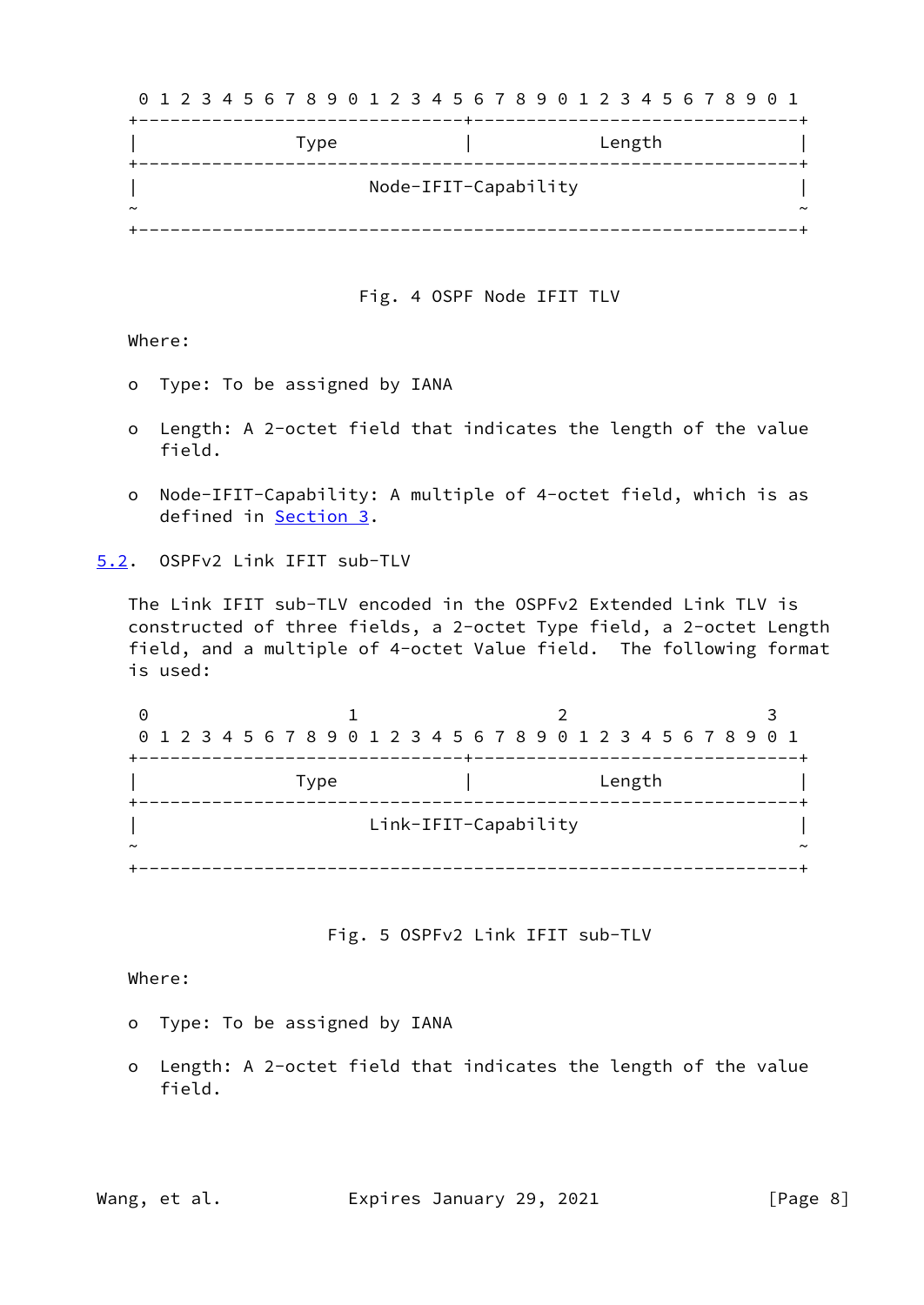<span id="page-9-1"></span>Internet-Draft [draft-wang-lsr-igp-extensions-ifit-01](https://datatracker.ietf.org/doc/pdf/draft-wang-lsr-igp-extensions-ifit-01) July 2020

 o Link-IFIT-Capability: A multiple of 4-octet field, which is as defined in [Section 3.](#page-3-0)

# <span id="page-9-0"></span>[5.3](#page-9-0). OSPFv3 Link IFIT Sub-TLV

 The Link IFIT sub-TLV encoded in the OSPFv3 E-Router-LSA TLV is constructed of three fields, a 2-octet Type field, a 2-octet Length field, and a multiple of 4-octet Value field. The following format is used:

| Θ |  |  |  |      |  |  |  |                      |  |  |  |        |  |  |                                                                 |        |  |
|---|--|--|--|------|--|--|--|----------------------|--|--|--|--------|--|--|-----------------------------------------------------------------|--------|--|
|   |  |  |  |      |  |  |  |                      |  |  |  |        |  |  | 0 1 2 3 4 5 6 7 8 9 0 1 2 3 4 5 6 7 8 9 0 1 2 3 4 5 6 7 8 9 0 1 |        |  |
|   |  |  |  |      |  |  |  |                      |  |  |  |        |  |  |                                                                 |        |  |
|   |  |  |  | Type |  |  |  |                      |  |  |  | Length |  |  |                                                                 |        |  |
|   |  |  |  |      |  |  |  | Link-IFIT-Capability |  |  |  |        |  |  |                                                                 |        |  |
| ~ |  |  |  |      |  |  |  |                      |  |  |  |        |  |  |                                                                 | $\sim$ |  |
|   |  |  |  |      |  |  |  |                      |  |  |  |        |  |  |                                                                 |        |  |

# Fig. 6 OSPFv3 Link IFIT sub-TLV

### Where:

- o Type: To be assigned by IANA
- o Length: A 2-octet field that indicates the length of the value field.
- o Link-IFIT-Capability: A multiple of 4-octet field, which is as defined in [Section 3.](#page-3-0)

# <span id="page-9-2"></span>[6](#page-9-2). Application

 As any packet with IFIT-Data-Fields must not leak out from the IFIT domain, the IFIT decapsulating node must be able to capture packets with IFIT-specific header and metadata and recover their format before forwarding them out of the IFIT domain. Thus, an ingress router cannot insert IFIT-Data-Fields for packets going into a path unless an egress router has indicated via signaling that it has the capability to process IFIT-Data-Fields. In this case, such advertisements are helpful for avoiding the leak of IFIT-specific header and metadata.

 In addition, such advertisements would be useful for ingress routers to gather each router's IFIT capability for achieving the computation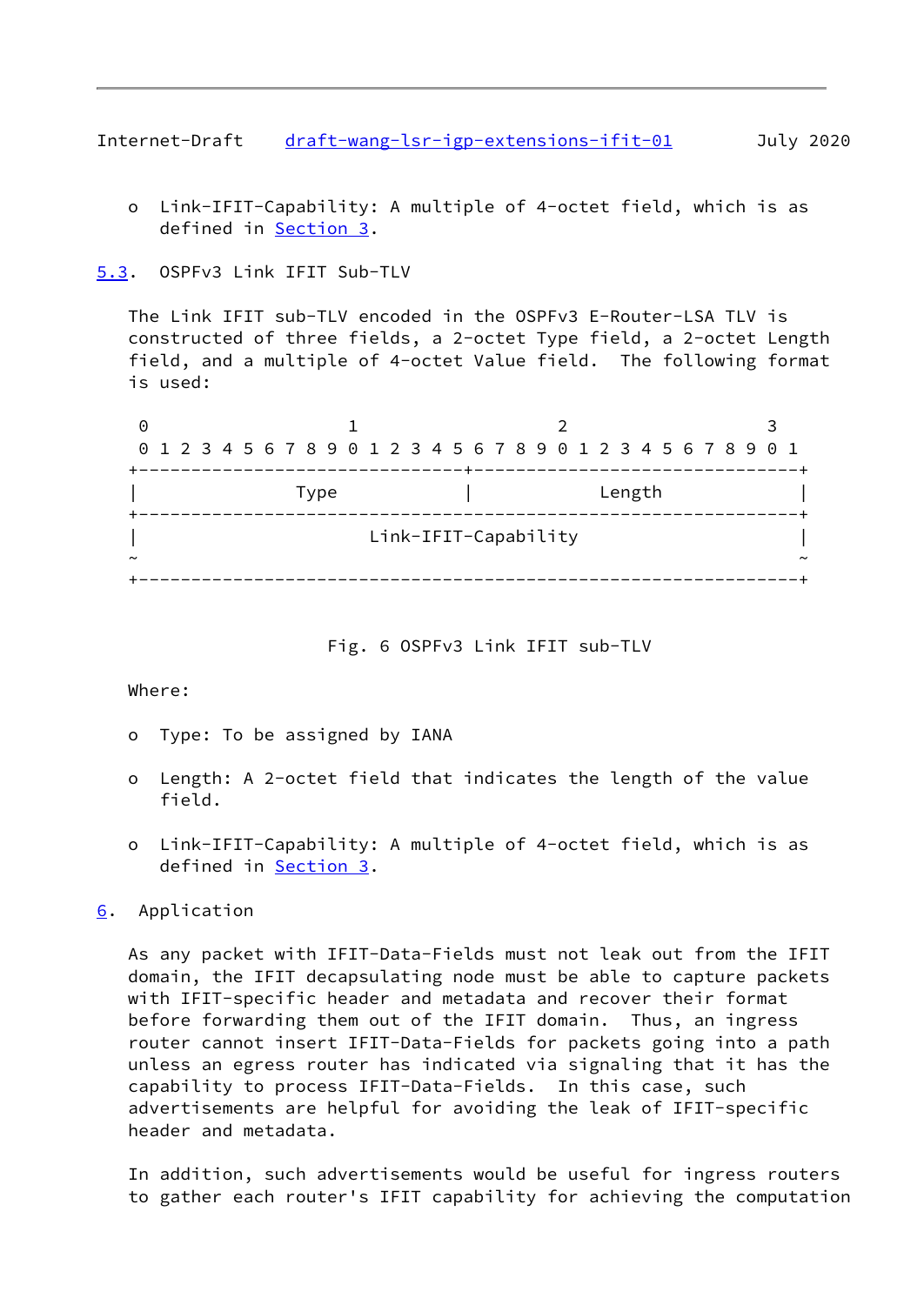of TE paths or loose TE paths that be able to fulfill the visibility of on-path OAM data. For example, for achieving the computation of

| Wang, et al. | Expires January 29, 2021 | [Page 9] |
|--------------|--------------------------|----------|
|--------------|--------------------------|----------|

<span id="page-10-1"></span>Internet-Draft [draft-wang-lsr-igp-extensions-ifit-01](https://datatracker.ietf.org/doc/pdf/draft-wang-lsr-igp-extensions-ifit-01) July 2020

 low-latency SR-TE path, latency is expected to be collected at every node that a packet traverses to ensure performance visibility into the entire path. IOAM Trace Option-Types is a desired option to have a hop-by-hop latency measurement. If not all nodes on this path are IOAM Trace Option-Type capable, an incomplete measurement can have negative impacts on SR-TE path computation and adjustment for low latency assurance.

<span id="page-10-0"></span>[7](#page-10-0). IANA Considerations

 IANA is requested to allocate values for the following new TLV and sub-TLVs.

> +------+-------------------------+ | Type | Description | +------+-------------------------+ | TBD | IS-IS Node IFIT Sub-TLV | | TBD | IS-IS Link IFIT Sub-TLV | +------+-------------------------+

| +------+--- | Type   Description                                                                                                                  |
|-------------|-------------------------------------------------------------------------------------------------------------------------------------|
|             | TBD   OSPF Node IFIT Capability TLV<br>  TBD   OSPFv2 Link IFIT Capability sub-TLV  <br>  TBD   OSPFv3 Link IFIT Capability sub-TLV |

<span id="page-10-2"></span>[8](#page-10-2). Security Considerations

 This document introduces new IGP Node and Link Attribute TLVs and sub-TLVs for the IFIT Capability advertisements at node and/or link granularity. It does not introduce any new security risks to IS-IS, OSPFv2 and OSPFv3.

<span id="page-10-3"></span>[9](#page-10-3). Acknowledgements

 The authors would like to thank Acee Lindem, Christian Hopps, Robert Raszuk, Les Ginsberg, Jeff Tantsura, Rakesh Gandhi and Greg Mirsky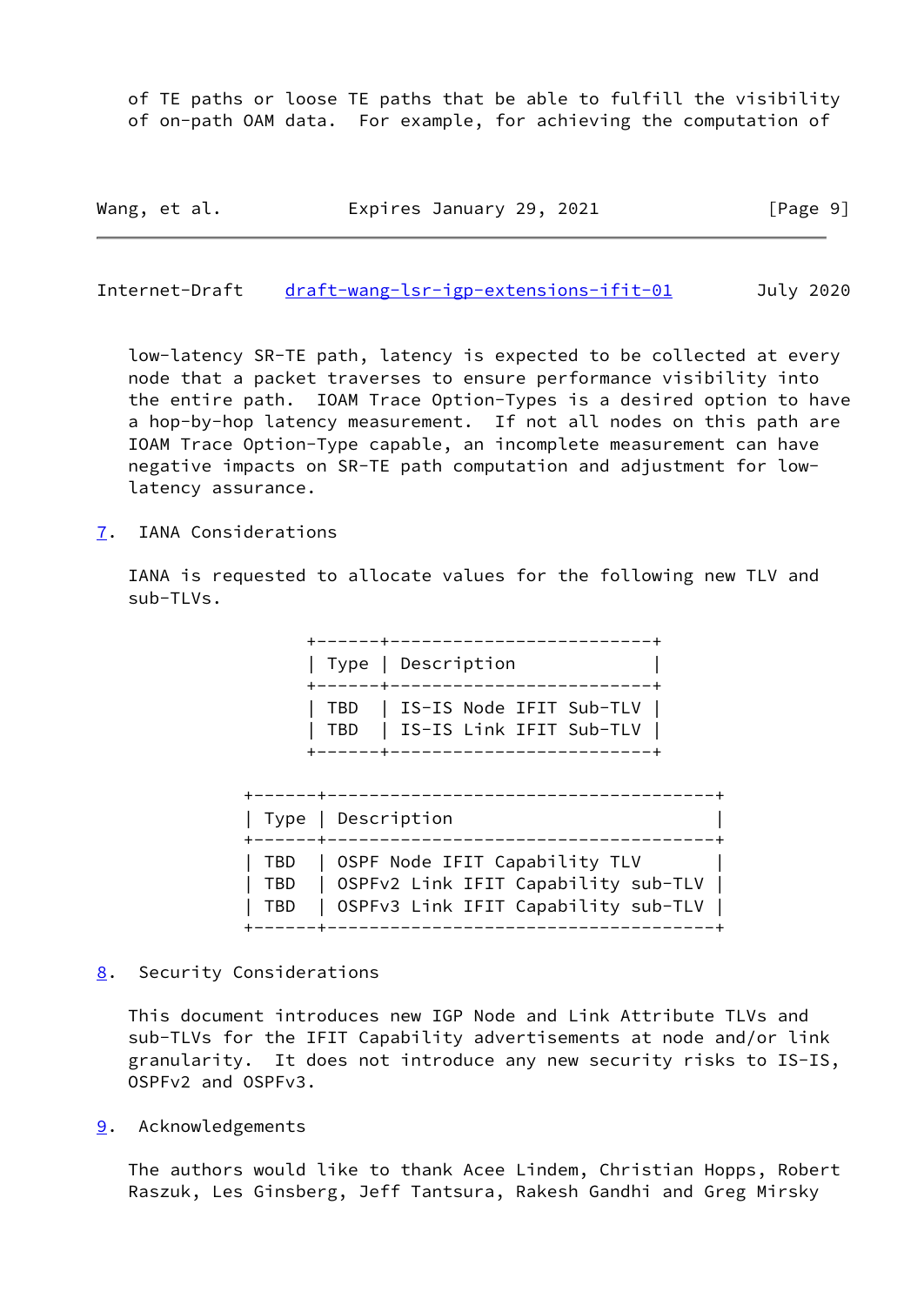for the comments and advices.

<span id="page-11-0"></span>[10.](#page-11-0) References

<span id="page-11-1"></span>[10.1](#page-11-1). Normative References

| Wang, et al. | Expires January 29, 2021 | [Page 10] |
|--------------|--------------------------|-----------|
|--------------|--------------------------|-----------|

# <span id="page-11-3"></span>Internet-Draft [draft-wang-lsr-igp-extensions-ifit-01](https://datatracker.ietf.org/doc/pdf/draft-wang-lsr-igp-extensions-ifit-01) July 2020

- [RFC2119] Bradner, S., "Key words for use in RFCs to Indicate Requirement Levels", [BCP 14](https://datatracker.ietf.org/doc/pdf/bcp14), [RFC 2119](https://datatracker.ietf.org/doc/pdf/rfc2119), DOI 10.17487/RFC2119, March 1997, <[https://www.rfc-editor.org/info/rfc2119>](https://www.rfc-editor.org/info/rfc2119).
- [RFC5305] "IS-IS Extensions for Traffic Engineering", <[https://www.rfc-editor.org/info/rfc5305>](https://www.rfc-editor.org/info/rfc5305).
- [RFC7684] "OSPFv2 Prefix/Link Attribute Advertisement", <[https://www.rfc-editor.org/info/rfc7684>](https://www.rfc-editor.org/info/rfc7684).
- [RFC7752] "North-Bound Distribution of Link-State and Traffic Engineering (TE) Information Using BGP", <[https://datatracker.ietf.org/doc/rfc7752/>](https://datatracker.ietf.org/doc/rfc7752/).
- [RFC7770] "Extensions to OSPF for Advertising Optional Router Capabilities", <<https://www.rfc-editor.org/info/rfc7770>>.
- [RFC7981] "IS-IS Extensions for Advertising Router Information", <[https://www.rfc-editor.org/info/rfc7981>](https://www.rfc-editor.org/info/rfc7981).
- [RFC8362] "OSPFv3 Link State Advertisement (LSA) Extensibility", <[https://www.rfc-editor.org/info/rfc8362>](https://www.rfc-editor.org/info/rfc8362).
- <span id="page-11-2"></span>[10.2](#page-11-2). Informative References

# <span id="page-11-5"></span>[I-D.ietf-6man-ipv6-alt-mark]

 "IPv6 Application of the Alternate Marking Method", <[https://datatracker.ietf.org/doc/draft-ietf-6man-ipv6](https://datatracker.ietf.org/doc/draft-ietf-6man-ipv6-alt-mark/) [alt-mark/>](https://datatracker.ietf.org/doc/draft-ietf-6man-ipv6-alt-mark/).

<span id="page-11-4"></span>[I-D.ietf-ippm-ioam-data]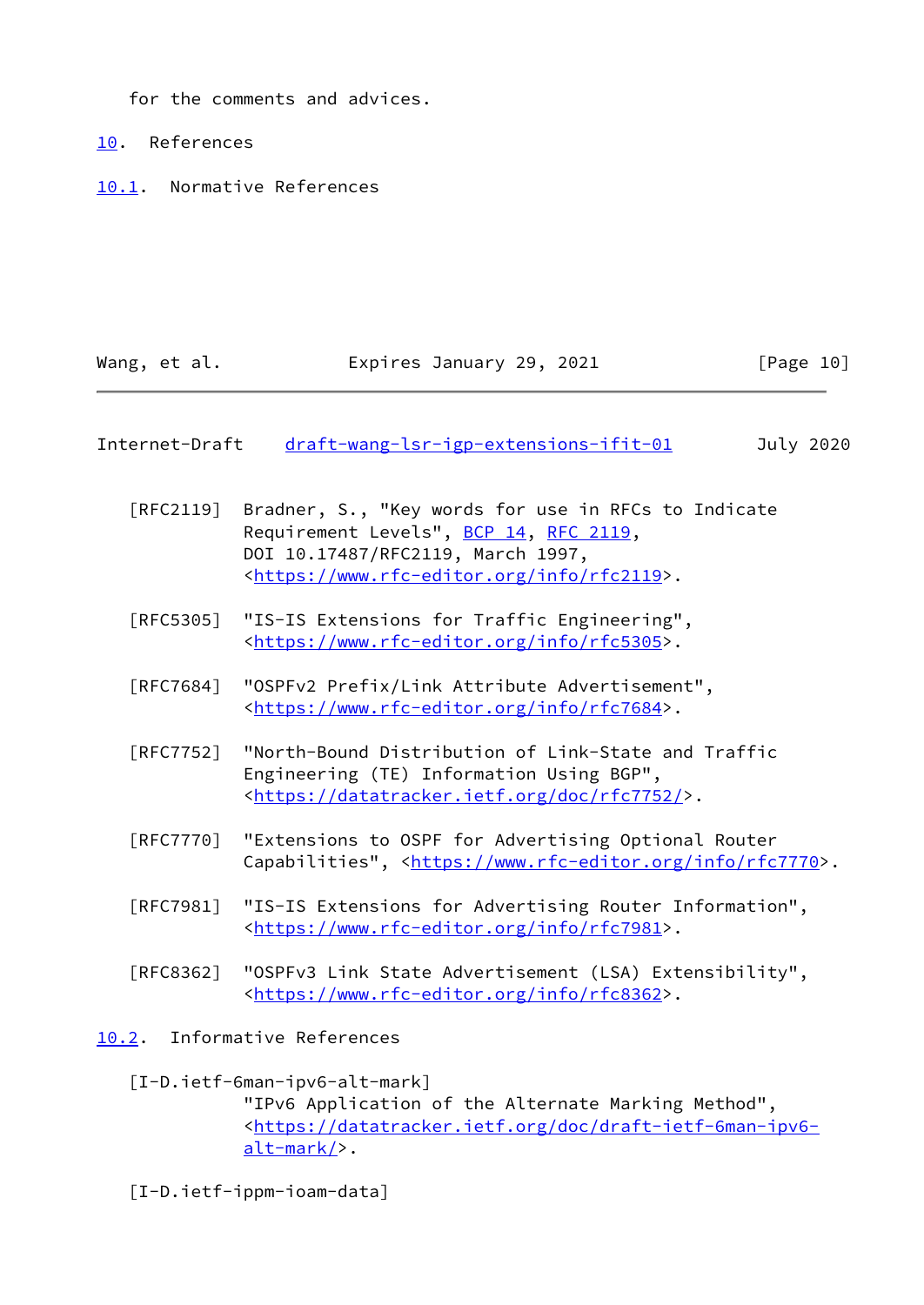"Data Fields for In-situ OAM".

<span id="page-12-2"></span> [I-D.ietf-ippm-ioam-direct-export] "In-situ OAM Direct Exporting", <[https://datatracker.ietf.org/doc/draft-ietf-ippm-ioam](https://datatracker.ietf.org/doc/draft-ietf-ippm-ioam-direct-export/) [direct-export/](https://datatracker.ietf.org/doc/draft-ietf-ippm-ioam-direct-export/)>.

<span id="page-12-1"></span>[I-D.song-opsawg-ifit-framework]

 "In-situ Flow Information Telemetry Framework", <[https://datatracker.ietf.org/doc/draft-song-opsawg-ifit](https://datatracker.ietf.org/doc/draft-song-opsawg-ifit-framework/) [framework/>](https://datatracker.ietf.org/doc/draft-song-opsawg-ifit-framework/).

| Wang, et al. | Expires January 29, 2021 | [Page 11] |
|--------------|--------------------------|-----------|
|              |                          |           |

<span id="page-12-0"></span>Internet-Draft [draft-wang-lsr-igp-extensions-ifit-01](https://datatracker.ietf.org/doc/pdf/draft-wang-lsr-igp-extensions-ifit-01) July 2020

Authors' Addresses

 Yali Wang Huawei 156 Beiqing Rd., Haidian District Beijing China

Email: wangyali11@huawei.com

 Tianran Zhou Huawei 156 Beiqing Rd., Haidian District Beijing China

Email: zhoutianran@huawei.com

 Fengwei Qin China Mobile 32 Xuanwumenxi Ave. Beijing China